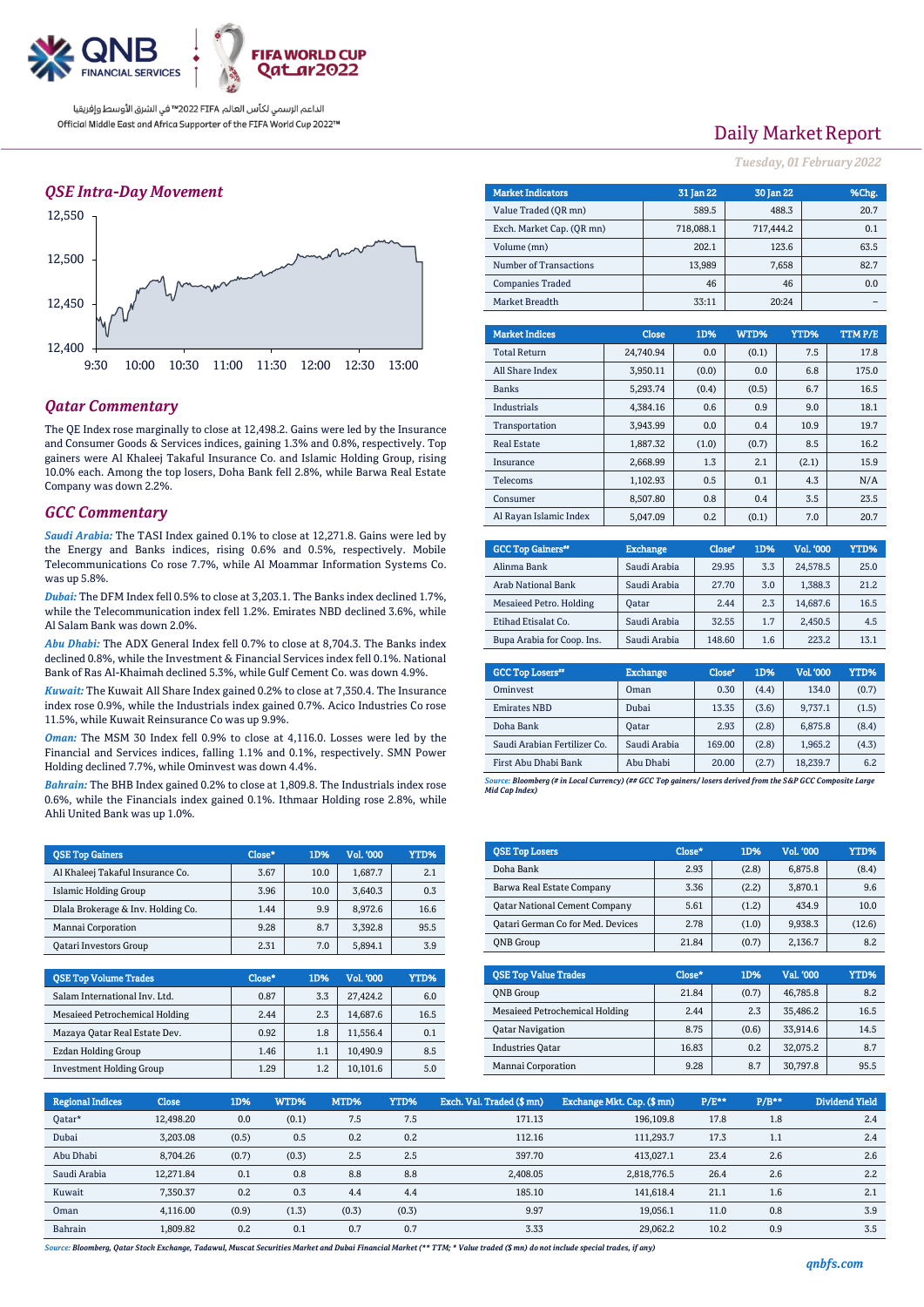

# Daily Market Report

### *Tuesday, 01February 2022*

### *Qatar Market Commentary*

- The QE Index rose marginally to close at 12,498.2. The Insurance and Consumer Goods & Services indices led the gains. The index rose on the back of buying support from GCC and foreign shareholders despite selling pressure from Qatari and Arab shareholders.
- Al Khaleej Takaful Insurance Co. and Islamic Holding Group were the top gainers, rising 10.0% each. Among the top losers, Doha Bank fell 2.8%, while Barwa Real Estate Company was down 2.2%.
- Volume of shares traded on Monday rose by 63.5% to 202.1mn from 123.6mn on Sunday. Further, as compared to the 30-day moving average of 145.2mn, volume for the day was 39.2% higher. Salam International Inv. Ltd. and Mesaieed Petrochemical Holding were the most active stocks, contributing 13.6% and 7.3% to the total volume, respectively.

| <b>Overall Activity</b>        | Buy %* | Sell %* | Net (QR)           |
|--------------------------------|--------|---------|--------------------|
| Qatari Individuals             | 41.43% | 47.79%  | (37, 465, 898.5)   |
| <b>Oatari Institutions</b>     | 13.27% | 24.63%  | (66,960,018.2)     |
| Oatari                         | 54.71% | 72.42%  | (104, 425, 916, 7) |
| <b>GCC</b> Individuals         | 0.73%  | 0.39%   | 2,006,083.8        |
| <b>GCC</b> Institutions        | 4.33%  | 2.61%   | 10,134,786.9       |
| GCC                            | 5.06%  | 3.00%   | 12,140,870.7       |
| Arab Individuals               | 11.51% | 12.04%  | (3, 144, 393.1)    |
| <b>Arab Institutions</b>       | 0.00%  | 0.00%   |                    |
| Arab                           | 11.51% | 12.04%  | (3,144,393,1)      |
| Foreigners Individuals         | 3.68%  | 3.17%   | 2,961,041.5        |
| <b>Foreigners Institutions</b> | 25.06% | 9.37%   | 92,468,397.5       |
| <b>Foreigners</b>              | 28.73% | 12.54%  | 95,429,439.0       |

*Source: Qatar Stock Exchange (\*as a % of traded value)*

## *Earnings Releases, Global Economic Data and Earnings Calendar*

### Earnings Releases

| Company                                       | <b>Market</b> | <b>Currency</b> | Revenue (mn)<br>402021 | % Change<br>YoY | <b>Operating Profit</b><br>$(mn)$ 402021 | % Change<br>YoY | <b>Net Profit</b><br>$(mn)$ 402021 | % Change YoY |
|-----------------------------------------------|---------------|-----------------|------------------------|-----------------|------------------------------------------|-----------------|------------------------------------|--------------|
| Al Seer Marine Supplies And Equipment Company | Abu Dhabi     | AED             | 620.8                  | 22.4%           | $\sim$                                   | $\sim$          | 2.516.3                            | 7313.3%      |
| Ras Al Khaimah Cement Co.                     | Abu Dhabi     | AED             | 166.7                  | 8.9%            | $\sim$                                   | $\sim$          | 3.0                                | N/A          |

*Source: Company data, DFM, ADX, MSM, TASI, BHB. (#Values in Thousands, \*Financial for FY2021, \*\* Financial for)*

### Global Economic Data

| <b>Date</b> | <b>Market</b> | <b>Source</b>                           | <b>Indicator</b>                     | Period       | Actual                   | <b>Consensus</b>  | <b>Previous</b> |
|-------------|---------------|-----------------------------------------|--------------------------------------|--------------|--------------------------|-------------------|-----------------|
| 02/01       | <b>US</b>     | <b>U.S. Census Bureau</b>               | <b>Construction Spending MoM</b>     | Dec          | $\overline{\phantom{a}}$ | 0.60%             | 0.40%           |
| 02/01       | <b>US</b>     | <b>Institute for Supply Management</b>  | <b>ISM Manufacturing</b>             | Jan          |                          | 57.5              | 58.7            |
| 02/01       | <b>US</b>     | <b>Institute for Supply Management</b>  | <b>ISM Prices Paid</b>               | Jan          | $\overline{\phantom{a}}$ | 67                | 68.2            |
| 02/01       | <b>US</b>     | <b>Institute for Supply Management</b>  | <b>ISM New Orders</b>                | Jan          |                          | 58                | 60.4            |
| 02/01       | <b>UK</b>     | Nationwide Building Society             | Nationwide House PX MoM              | Jan          |                          | 0.60%             | 1.00%           |
| 02/01       | <b>UK</b>     | Nationwide Building Society             | Nationwide House Px NSA YoY          | Jan          |                          | 10.90%            | 10.40%          |
| 02/01       | <b>UK</b>     | Markit                                  | Markit UK PMI Manufacturing SA       | <b>Tan F</b> |                          | 56.9              | 56.9            |
| 01/31       | <b>EU</b>     | Eurostat                                | GDP SA 0o0                           | 4Q A         | 0.30%                    | 0.40%             | 2.30%           |
| 01/31       | <b>EU</b>     | Eurostat                                | <b>GDP SA YoY</b>                    | 40 A         | 4.60%                    | 4.60%             | 3.90%           |
| 02/01       | <b>EU</b>     | Markit                                  | Markit Eurozone Manufacturing PMI    | Jan F        |                          | 59                | 59              |
| 02/01       | <b>EU</b>     | Eurostat                                | <b>Unemployment Rate</b>             | Dec          |                          | 7.10%             | 7.20%           |
| 01/31       | Germany       | German Federal Statistical Office       | CPI YoY                              | <b>Jan P</b> | 4.90%                    | 4.40%             | 5.30%           |
| 01/31       | Germany       | German Federal Statistical Office       | CPI MoM                              | <b>Jan P</b> | 0.40%                    | $-0.20%$          | 0.50%           |
| 02/01       | Germany       | Markit                                  | Markit/BME Germany Manufacturing PMI | <b>Jan F</b> |                          | 60.5              | 60.5            |
| 02/01       | France        | <b>INSEE National Statistics Office</b> | <b>CPI MoM</b>                       | <b>Jan P</b> |                          | $-0.20%$          | 0.20%           |
| 02/01       | France        | <b>INSEE National Statistics Office</b> | CPI YoY                              | <b>Tan P</b> |                          | 2.50%             | 2.80%           |
| 02/01       | France        | Markit                                  | Markit France Manufacturing PMI      | <b>Tan F</b> |                          | 55.5              | 55.5            |
| 01/31       | Japan         | Ministry of Economy Trade and Industry  | <b>Industrial Production MoM</b>     | Dec P        | $-1.00%$                 | $-0.60%$          | 7.00%           |
| 01/31       | Japan         | Ministry of Economy Trade and Industry  | <b>Industrial Production YoY</b>     | Dec P        | 2.70%                    | 2.90%             | 5.10%           |
| 01/31       | Japan         | Economic and Social Research I          | Consumer Confidence Index            | Jan          | 36.7                     | 37                | 39.1            |
| 01/31       | India         | Central Statistics Office India         | <b>GDP Annual Estimate YoY</b>       | 2021         | $-6.60%$                 | $\qquad \qquad -$ | $-7.30%$        |
| 02/01       | India         | Markit                                  | Markit India PMI Mfg                 | Jan          | $\overline{\phantom{a}}$ | $\qquad \qquad$   | 55.5            |

*Source: Bloomberg (s.a. = seasonally adjusted; n.s.a. = non-seasonally adjusted; w.d.a. = working day adjusted)*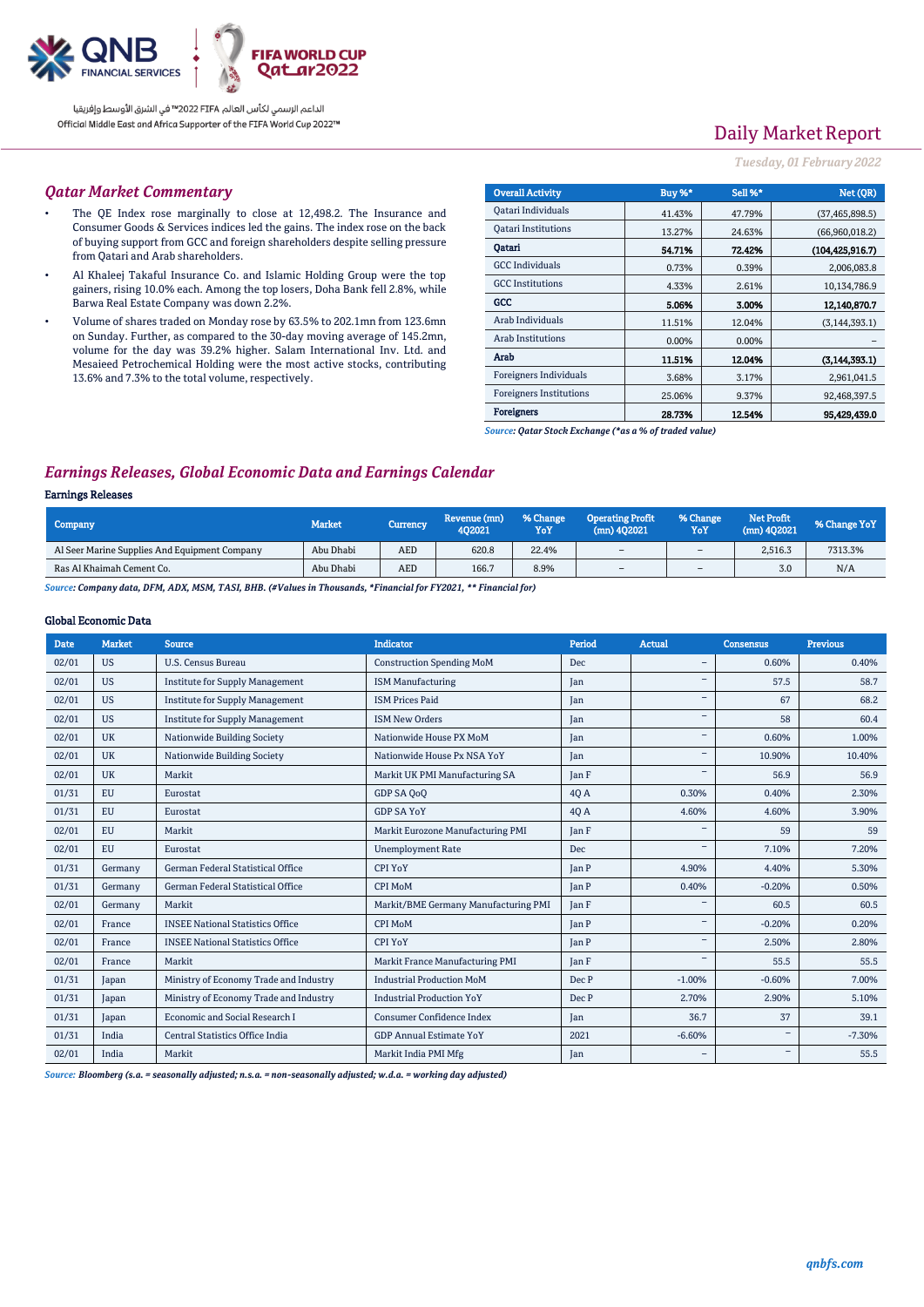

# Daily Market Report

*Tuesday, 01February 2022*

| <b>Tickers</b> | <b>Company Name</b>                             | Date of reporting 4Q2021 results | No. of days remaining | <b>Status</b> |
|----------------|-------------------------------------------------|----------------------------------|-----------------------|---------------|
| <b>UDCD</b>    | <b>United Development Company</b>               | 2-Feb-22                         |                       | Due           |
| <b>VFQS</b>    | Vodafone Qatar                                  | 2-Feb-22                         |                       | Due           |
| QAMC           | <b>Qatar Aluminum Manufacturing Company</b>     | 3-Feb-22                         | 2                     | Due           |
| QCFS           | Qatar Cinema & Film Distribution Company        | 5-Feb-22                         | 4                     | Due           |
| <b>IHGS</b>    | <b>INMA Holding Group</b>                       | 6-Feb-22                         | 5                     | Due           |
| IQCD           | <b>Industries Oatar</b>                         | 7-Feb-22                         | 6                     | Due           |
| QIMD           | <b>Qatar Industrial Manufacturing Company</b>   | 7-Feb-22                         | 6                     | Due           |
| <b>DHBK</b>    | Doha Bank                                       | 9-Feb-22                         | 8                     | Due           |
| QNNS           | <b>Qatar Navigation (Milaha)</b>                | 9-Feb-22                         | 8                     | Due           |
| QISI           | Qatar Islamic Insurance Group                   | 9-Feb-22                         | 8                     | Due           |
| QLMI           | <b>QLM Life &amp; Medical Insurance Company</b> | 10-Feb-22                        | 9                     | Due           |
| QEWS           | Qatar Electricity & Water Company               | 13-Feb-22                        | 12                    | Due           |
| GISS           | <b>Gulf International Services</b>              | 17-Feb-22                        | 16                    | Due           |
| SIIS           | Salam International Investment Limited          | 20-Feb-22                        | 19                    | Due           |
| <b>DOHI</b>    | Doha Insurance Group                            | 20-Feb-22                        | 19                    | Due           |
| MPHC           | Mesaieed Petrochemical Holding Company          | 21-Feb-22                        | 20                    | Due           |
| <b>MERS</b>    | Al Meera Consumer Goods Company                 | 22-Feb-22                        | 21                    | Due           |

*Source: QSE*

Earnings Calendar

### *Qatar*

- Doha Bank to hold Board of Director's Meeting It has been decided that the Board of Directors of the bank will meet on Wednesday, 9th of February 2022 instead of Monday, 31st of January 2022, to discuss and approve the draft of the audited financial statements of the year 2021 and discuss net profit appropriation. (QSE)
- QNCD's net profit declines 15.2% YoY and 21.3% QoQ in 4Q2021 Qatar National Cement Company's (QNCD) net profit declined 15.2% YoY (- 21.3% QoQ) to QR57.4mn in 4Q2021. EPS amounted to QR0.34 in FY2021 as compared to QR0.23 in FY2020. Company proposed cash dividends of QR0.300/share. (QSE)
- Al Meera Consumer Goods Company to disclose its Annual financial results on February 22 – Al Meera Consumer Goods Company disclosed its financial statement for the period ending 31st December 2021 on 22/02/2022. (QSE)
- Qatar National Cement Co to hold its investors relation conference call on February 03 to discuss the financial results – Qatar National Cement Co. announced that the conference call with the investors to discuss the financial results for the Annual 2021 will be held on 03/02/2022 at 12:30 PM, Doha Time. (QSE)
- Al Meera Consumer Goods Company holds its investors relation conference call on February 27 to discuss the financial results – Al Meera Consumer Goods Company announced that the conference call with the investors to discuss the financial results for the Annual 2021 will be held on 27/02/2022 at 01:00 PM, Doha Time. (QSE)
- Salam International to hold Board of directors meeting on February 20 The Salam International has announced that its Board of Directors will be holding a meeting on 20/02/2022 to discuss the and approve the final consolidated financial statements for the fiscal year ending on 31/12/2021, and also to invite the Annual General Assembly, study some available investment opportunities, and to follow up on the implementation of previous decisions. (QSE)
- QLM Life & Medical Insurance Company to hold its investors relation conference call on February 15 to discuss the financial results – QLM Life & Medical Insurance Company QPSC announced that the conference call with the Investors to discuss the financial results for the Annual 2022 will be held on 15/02/2022 at 01:00 PM, Doha Time. (QSE)
- Biden to notify Congress of designating Qatar as a major non-NATO ally – Amir HH Sheikh Tamim bin Hamad Al Thani and President of the United States of America HE Joe Biden discussed the strong bilateral

strategic relations between the two countries and ways of enhancing and promoting them in various fields. During the meeting held at the White House yesterday, the two sides also discussed the most prominent regional and international developments. In a statement at the outset of the meeting, HE the US President welcomed HH the Amir, saying: "Today I am honoured to be here with a good friend with whom we have had a wonderful relationship since I have been President, and then before. HH the Sheikh I want to welcome you to the White House."President Biden highlighted 50 years of partnership between the two countries, noting that the past year, the partnership has been central to many of the most vital US interests: Relocating tens of thousands of Afghans; maintaining stability in Gaza and providing lifesaving assistance to the Palestinians; deterring threats across the Middle East; and a lot more. President Biden noted that he will discuss with the Amir many issues including the security in the Gulf and in the broader Middle East, ensuring the stability of global energy supplies, continuing the work together to support the people of Afghanistan, and strengthening commercial and investment cooperation between the two countries. The President applauded the new deal that Qatar Airways Group signed with Boeing, considering it one of the largest deals that Boeing aircraft has ever had, and will support tens of thousands of goodpaying jobs in the US. On the State of Qatar, President Biden said: "Qatar is a good friend, and a reliable and capable partner. And I am notifying Congress that I will designate Qatar as a major non-NATO ally to reflect the importance of our relationship. I think it's long overdue." The President thanked the Amir for the visit and for his commitment to the friendship between the two countries. Amir HH Sheikh Tamim bin Hamad Al Thani expressed his sincere thanks to President Biden for the warm meeting, and said that 2022 is a very important year as it marks the 50th anniversary of the diplomatic relationship between Qatar and the US, expressing his pride in these solid relations and what the two countries have achieved until now. (Peninsula Qatar)

#### Qatar Airways orders 50 Boeing 777-8 Freighters worth over \$20bn –

Boeing yesterday launched the new 777-8 Freighter and expanded its market-leading 777X and freighter families of jetliners with an order for up to 50 aircraft from one of the world's largest cargo carriers, Qatar Airways. Qatar Airways will be the 777-8 Freighter launch customer with a firm order for 34 jets and options for 16 more, a total purchase that would be worth more than \$20bn at current list prices and the largest freighter commitment in Boeing history by value. The order also supports hundreds of US suppliers from across 38 states, will sustain more than 35,000 US jobs, and provide the American economy with an annual estimated economic impact of \$2.6bn during the contract's delivery period. (Peninsula Qatar)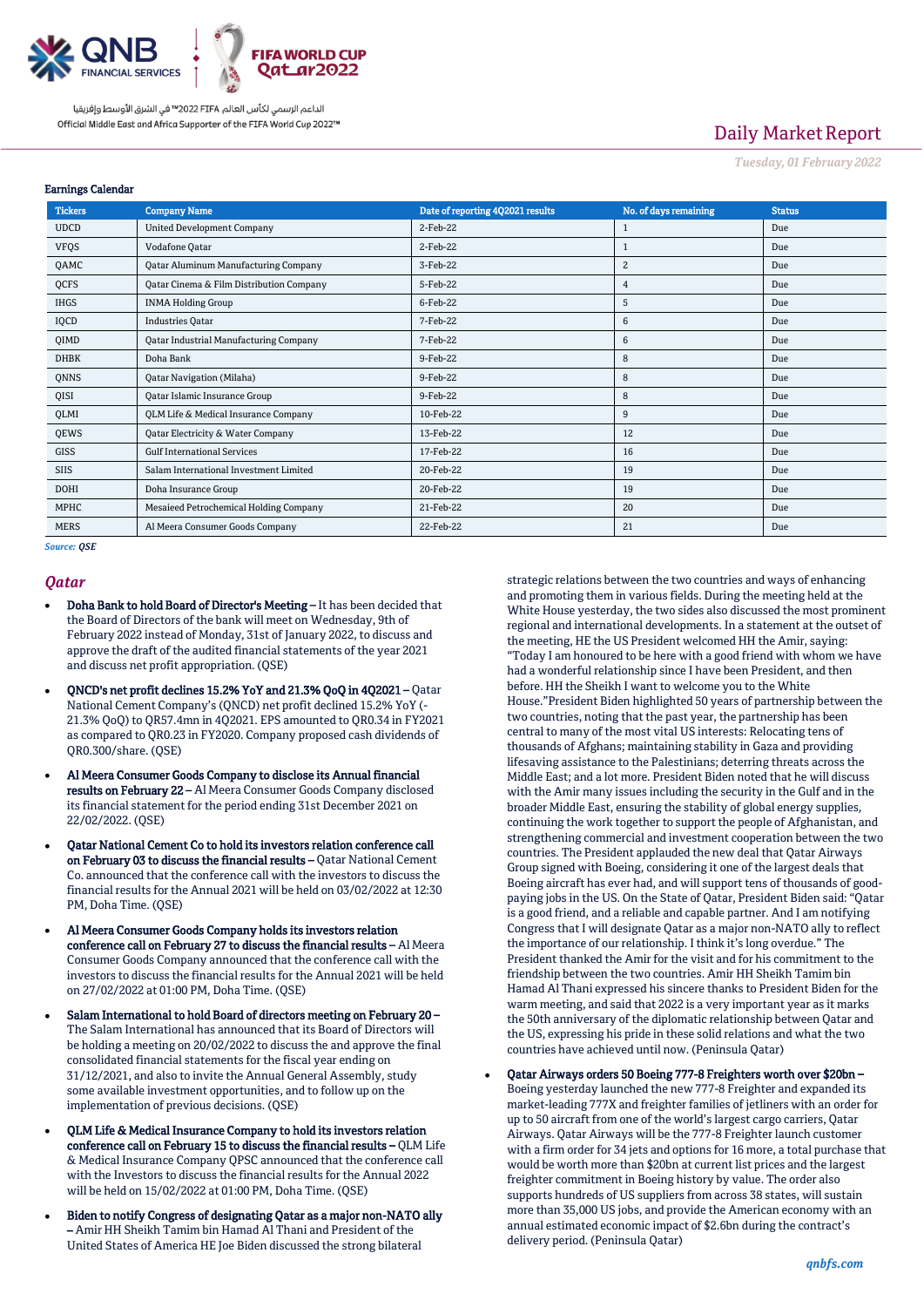

- Qatar Airways signs order for GE9X engines to power Boeing 777-8 Freighters – Qatar Airways yesterday announced a new order for GE9X engines as part of its global launch order of up to 50 Boeing 777-8 Freighters. The commitment, which includes 34 firm 777-8 orders and an additional 16 purchase right options, also includes GE90 engines for an additional order of two Boeing 777 Freighters. The total value of the order with GE is more than \$6.8bn list price, including spare engines, a new order for GE90-115B engines, and a True Choice services agreement to cover the maintenance, repair and overhaul (MRO) of the engines. Qatar Airways Group Chief Executive, H E Akbar Al Baker, said: "With our status as the world's largest air freight carrier, Qatar Airways has ambitious plans for the future of its cargo operations. As operators of the Boeing 777 family, including the global launch customer of Boeing's 777- 8 Freighter aircraft, we are delighted to have GE as our partners and these contracts for GE engines further cement the strong relationship between Qatar Airways and GE." "We are confident that Qatar Airways' focus to drive towards a sustainable future will be very much supported by the efficiency of the GE9X engines," he said. (Peninsula Qatar)
- Qatar, UK review preparations for 1st strategic dialogue Assistant Foreign Minister and Spokesperson for the Ministry of Foreign Affairs HE Lolwah bint Rashid Al Khater met yesterday with British Minister of State for Middle East and North Africa H E James Cleverly. During the meeting, bilateral cooperation and relations between the two countries, particularly in the areas of development, were reviewed, and preparations were also discussed for the first Qatar-UK strategic dialogue, which is scheduled to be held in the United Kingdom in March. The meeting dealt with strengthening cooperation between the two countries in the Afghan file, the nuclear talks with Iran, as well as exchanging views on the most important developments on the regional and international arenas. (Peninsula Qatar)
- Qatar's industrial sector PPI up 82.8 percent in Dec The overall monthly Producer Price Index (PPI) of Qatar's industrial sector for December 2021 was estimated at 92.7 points, showing an increase of 82.8 percent when compared to the PPI of the corresponding month the previous year (December 2020). When compared on month-on-month basis, the PPI of December 2021showed a decrease of 1.3 percent against PPI of the previous month (November 2021), official data released by the Planning and Statistics Authority (PSA) showed. The "Mining" sector PPI registered a decrease of 2.3 percent when compared with the PPI of November 2021, primarily due to the price decrease of "Crude petroleum and natural gas" by 2.3 percent, while "Stone, Sand and Clay" increased by 1.1 percent. The PPI of December 2021, when com-pared with its counterpart in previous year (December 2020), there was an increase of 90.8 percent. In the "Manufacturing" sector index, an increase of 0.6 percent has been recorded in December 2021, when compared with the previous month's Manufacturing index (November 2021). The prices increase was seen in: "Basic Chemicals" by 8.4 percent, followed by "Basic Metals" by 2.0 percent, "Dairy products" by 1.0 percent. "Juices" by 0.2 percent, and "Grain mill and Other products" by 0.1 percent. However, the decreasing prices were noticed in "Refined Petroleum products" by 2.7 percent, "Rubber and Plastics products" by 1.2 percent, and "Cement and Other non-metallic products" by 0.4 percent. No changes were noticed in "Beverages", "Paper and Paper products", and "Other chemical products and fibers". (Peninsula Qatar)
- Doha Bank signs MoU with fintech startup Karty In a strategic partnership aimed at promoting, improving, and elevating financial literacy and innovation in Qatar, Doha Bank has signed a MoU (Memorandum of Understanding) with Doha-based fintech startup Karty. The virtual signing ceremony marks the beginning of collaboration between Doha Bank and Karty under the startup's Financial Literacy Campaign – as part of the FinTech fast-track program in the Central and Eastern Europe, Middle East, and Africa (CEMEA) region in partnership with payment solutions provider Visa. Karty, the winner of the Qatar FinTech Hub (QFTH) Hackathon and an awardee of the Innovation Coupon (IC) – a funding program under Research, Development and Innovation (QFRDI) in the Qatar Foundation – has fast-tracked its growth in the Qatari market since its launch in 2021. (Peninsula Qatar)

# Daily Market Report

*Tuesday, 01February 2022*

### *International*

- Fed sees March rate hike, but no roadmap after that Federal Reserve policymakers say they will raise interest rates in March but spoke cautiously on Monday about what might follow, signaling a desire to keep options open in the face of an uncertain outlook for inflation and a pandemic still ongoing. In what sounded like a well-orchestrated chorus, four Fed officials said they felt it was time for the U.S. central bank to begin removing support from an economy that is growing strongly and where inflation is at its highest in four decades. Despite forecasts by Wall Street analysts that five, six or even seven interest-rate hikes will be needed this year, the four resisted laying out the kind of clear policy path that markets have come to expect from recent tightening cycles. "We definitely are poised for a March increase," San Francisco Fed President Mary Daly told Reuters in a brief phone interview. "But after that, I want to see what the data brings us ... let's get through Omicron, let's look at this and let's see." (Reuters)
- Inflation expectations stable, faster price rises may be easing -Fed data Data watched closely by the Federal Reserve showed inflation expectations remained broadly anchored through the end of last year, while an alternate measure of inflation showed the most intense price pressures may have begun to ease. At the same time, a Reuters poll of economists confirmed expectations of a weak January U.S. jobs report, with data to be released on Friday anticipated to show just 153,000 positions added in what would be the worst showing in a year. About 10% of those polled think the economy lost jobs over the month, which featured a record number of new COVID-19 infections from the highly transmissible Omicron variant. That good-news-bad-news mix could well typify the nature of incoming economic data in the weeks ahead as policymakers gear up to start reversing the extraordinary accommodation they put in place two years ago to shield the economy from the economic fallout of the pandemic. The U.S. central bank has all but said it will begin raising interest rates at its March 15-16 policy meeting to kick off a steady tightening of monetary policy meant to ensure inflation is brought under control. The pace of price increases has accelerated to multi-decade highs and at 5.8%, by the Fed's preferred measure, is nearly three times the central bank's 2% target. But data in the interim could influence how fast policymakers expect subsequent rate increases to be approved, and how firmly they are willing to lay out that path in their policy statement. The start of the year may leave room for debate, with some economists forecasting little to no economic growth for the first few months of the year with job growth dampened by the ongoing Omicron-driven outbreak. (Reuters)
- German manufacturing bottlenecks ease in January, Ifo says The number of German manufacturing companies reporting bottlenecks and problems procuring intermediate products and raw materials eased to 67.3% in January from 81.9% in December, the Ifo economic institute said on Monday. "Despite this development, companies still have much to worry about," Ifo economist Klaus Wohlrabe said in a statement. "It remains to be seen if this is a trend reversal." Supply chain disruptions and restrictions introduced in the autumn to fight a fourth COVID-19 wave translated into a contraction of 0.7% in the fourth quarter in Germany, Europe's largest economy. (Reuters)

## *Regional*

- Saudi Electricity shareholders approve sale of subsidiary Shareholders of the Saudi Electricity Co. have approved the sale and transfer of ownership of its subsidiary, Saudi Power Procurement Co. to the government, the utility said in a Tadawul bourse statement. The sale and transfer, first proposed in November last year, comes as part of the power sector restructuring program announced in 2020. SPPC is responsible for tendering renewable and conventional energy projects and manages commercial agreements for the procurement and sale of power. (Zawya)
- Albilad Saudi Sovereign Sukuk ETF to distribute 0.56% dividends Albilad Capital has announced a SR926,739 cash dividend distribution to the unitholders of Albilad Saudi Sovereign Sukuk ETF for January 2022. The dividend payout stands at SR 0.0533 per unit, equivalent to 0.56% of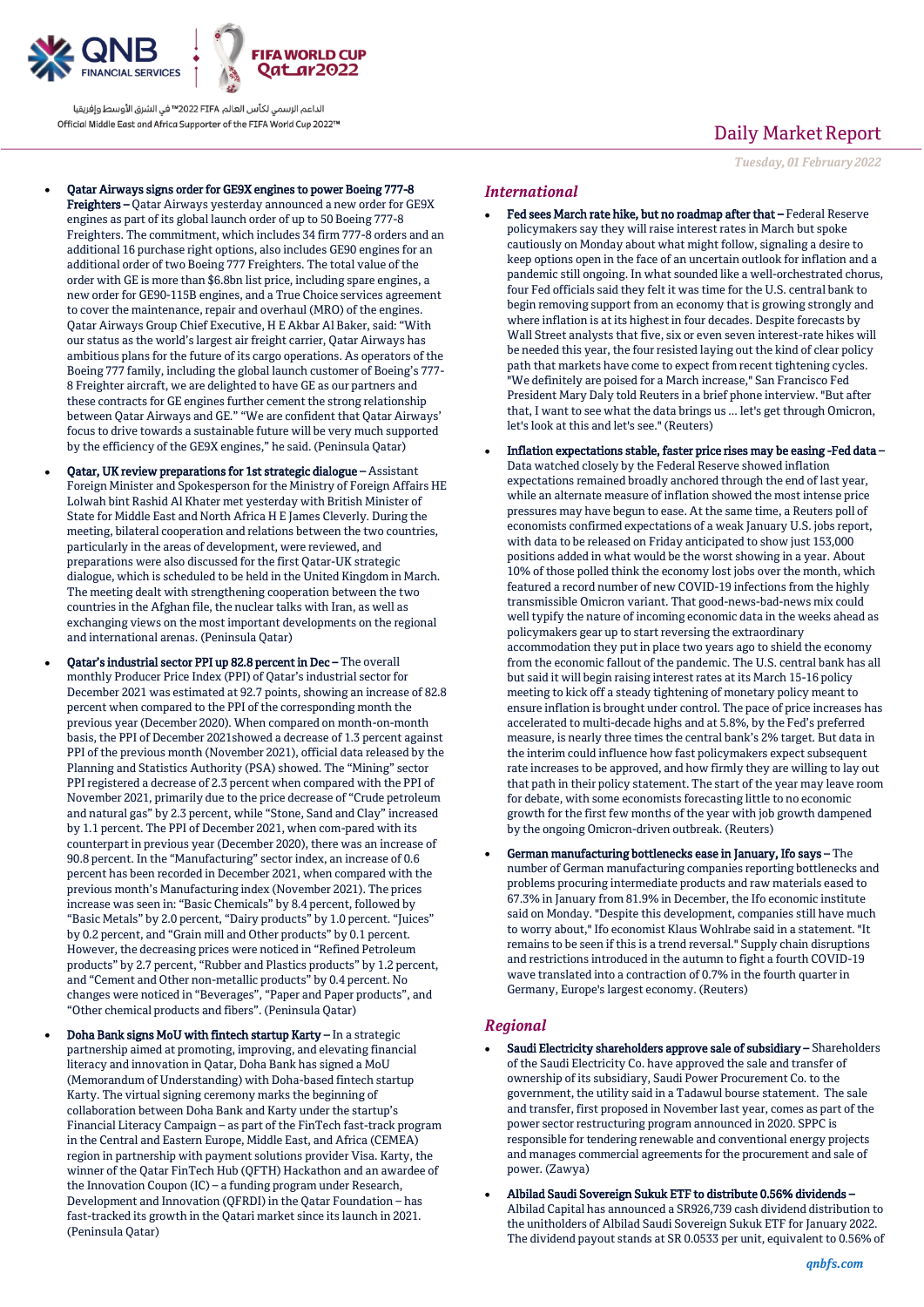

the net asset value as of 27 January 2022, according to a bourse filing. The cash dividend distribution distributes over 17.4mn outstanding units. The entitlement date is based on the unitholder register on the end of Wednesday 2 February 2022. (Zawya)

- Saudi's Arabian Centres to set up consumer microfinance firm Saudi mall operator Arabian Centres Company (ACC) has announced that one of its subsidiaries, FAS Labs, has obtained the preliminary approval from the central bank to set up a consumer microfinance company. FAS Finance, fully owned by FAS Labs, will operate as a digital consumer microfinance firm with a capital of SR55mn (\$14.7mn), Arabian Centres told the Saudi Stock Exchange (Tadawul). The new business will offer customers a variety of microfinance solutions, as part of Arabian Centres' strategy to diversify sources of income and boost profitability. (Zawya)
- Saudi-UAE agtech Red Sea Farms to expand into the US Saudi Arabia and UAE agtech company Red Sea Farms has announced its expansion into the USA, with University of Arizona the first institution in the country to trial its low energy, zero freshwater farming methods. The firm, which grew out of an initiative by Saudi Arabian King Abdullah University of Science and Technology into agricultural technology in 2018, said the University of Arizona will evaluate its methods and potential to produce crops in resource-limited environments in a yearlong project initially. Red Sea Farms has developed technologies designed for harsh environments, for example arid climates such as those in the Gulf and in the dryer states in the USA, using less energy and zero fresh water - which is typically used to cool greenhouses in hot climates. (Zawya)
- UAE's tax-free allure dims with new corporate profit levy The UAE will impose a federal levy on corporate earnings for the first time next year, as it dismantles a tax-free regime that's made it a magnet for global business but drawn scrutiny over transparency. The measure comes as the UAE seeks to align itself with new international standards, particularly the move toward a global minimum tax on multinational corporations endorsed by the Group of 20 major economies last year. The ambitious plan aims to eventually set 15% as the base levy to stem international competition to offer more attractive rates. The UAE announced in July its support for global tax standards and said Monday that its new 9% rate, which will come into effect in June 2023, would provide a basis to apply that support, though in the UAE many of these large corporations operate inside free zones and will remain exempt provided they don't do business with the mainland. "Introducing a CT regime reaffirms the UAE's commitment to meeting international standards for tax transparency and preventing harmful tax practices," it said in a statement on its website. (Bloomberg)
- New UAE corporate tax lowest in GCC The UAE on Monday introduced a federal corporate tax on business profits starting from June 1, 2023 for the first time. It introduced the corporate tax at the rate of nine%, the lowest in the six-nation Gulf Cooperation Council, to keep a low base to maintain its attractiveness for businesses. Bahrain is the only country in GCC which has not introduced the corporate tax as Qatar, Oman, Saudi Arabia and Kuwait have already implemented corporate taxes. In Saudi Arabia, the rate of income tax is 20% of the net adjusted profits, highest in the GCC region. Omani companies and foreign entities that have a permanent establishment in Oman will have to pay the corporate tax at the rate of 15% of profits while Kuwait and Qatar charged a flat rate of 15% and 10%, respectively, with certain exceptions available. Saad Maniar, a senior partner at Crowe, said the UAE introduction to modest nine% corporate tax is a step in the right direction for the sustainable future of the UAE economy. (Bloomberg)
- Standard Chartered: UAE's exports to top \$299bn by 2030 Exports from the UAE are projected to grow at an average annual rate of over 6 percent to more than AED1.1tn (\$299bn) by 2030, according to a report from Standard Chartered. The report, titled 'Future of Trade 2030: Trends and Markets to Watch' said that total global exports will almost double over the next decade, from \$17.4tn to \$29.7tn, with 13 markets driving much of this growth. Additionally, the research found that 22% of global corporates currently do or plan source in the UAE within the next five to 10 years. "This is evidence that the UAE will be a major driver of global

# Daily Market Report

```
Tuesday, 01February 2022
```
trade growth over the next decade," the report, commissioned by Standard Chartered and prepared by PwC, said. (Zawya)

- CBRE: The UAE property market's upturn in performance is set to continue in 2022 – Despite the uncertainty caused by the onset of a number of COVID-19 variants, the UAE's property market has seen a marked upturn in performance in 2021. Looking ahead, with a plethora of regulatory changes and government initiatives, we expect to see continued strengthening in activity and performance levels across all real estate segments in 2022. Looking at the UAE's office sector figures, vacancy in office prime stock continues to be limited in Abu Dhabi and as a result, average prime rental rates in the year to Q4 2021 have edged up by 1.5%. In grade Grade A and Grade B buildings, rents have softened by 1.5% and 2.4% respectively over the same period. In Dubai, average market rents for offices have continued to soften in the year to Q4 2021, with Prime, Grade A, Grade B and Grade C rents falling by 6.2%, 0.1%, 4.4% and 6.8% respectively. Over the final quarter of 2021, we have seen a number of new market entrants acquire space in Dubai's office market and some existing occupiers also increased their quantum of space occupied. However, the majority of activity in the market continues to stem from incumbents consolidating space, with most looking to improve the quality of space that they occupy. In 2022, we thus forecast that market performance in the Prime and Grade A segments will continue to improve. (Zawya)
- Dubai's DNATA invests \$223.5mn in Amsterdam airport cargo facility Dubai-based Emirates Group's airport services subsidiary DNATA is investing more than €200mn (\$223.5mn) in a new 61,000 square meters automated cargo center at Schiphol Airport in Amsterdam. The facility, Cargo City Amsterdam, based at Schiphol South-East in The Netherlands capital, will include increased warehouse space of 19,000 square meters. and have capacity to process 850,000 tons of cargo annually, up from 580,000 tons, according to a Dubai Media Office statement. (Zawya)
- CBRE: Dubai property market likely to face headwinds in 2022 Dubai's residential property market is likely to face some headwinds this year compared to past 12 months, but villa and apartment sales will remain strong in a post-pandemic world, according to the latest analysis by real estate consulting firm CBRE. The market performed well in 2021, with average home prices and rents increasing by 9.3% and 8.3%, respectively. Last year's price growth was also the highest since January 2015, while rents continued to be at historic highs, particularly for villas, all thanks to strong demand from both buyers and tenants. "Looking ahead, in 2022, we expect transaction volumes to remain robust over the course of the year," CBRE said. "However, with payment plans offerings tightening and mortgage rates likely to edge up, we anticipate the market will face some headwinds in 2022, at least compared to 2021." (Zawya)
- ADCB posts 37.7% YoY rise in net profit to AED5,241.1mn in FY2021 Abu Dhabi Commercial Bank (ADCB) recorded net profit of AED5,241.1mn in FY2021, an increase of 37.7% YoY. Net interest income fell 10.5% YoY to AED7,078mn in FY2021. Operating income fell 1.7% YoY to AED12,259.2mn in FY2021. Total assets stood at AED440.3bn at the end of December 30, 2021 as compared to AED411.2bn at the end of December 31, 2020. Loans and advances to customers, net stood at AED244.3bn (+2.2% YoY), while deposits from customers' stood at AED265.1bn (+5.4% YoY) at the end of December 30, 2021. Basic and diluted EPS came in at AED0.73 in FY2021 as compared to AED0.51 in FY2020. (ADX)
- *qnbfs.com* UAE bank ADCB quarterly net profit up 44%, beats forecasts – Abu Dhabi Commercial Bank (ADCB), UAE's third-biggest lender, beat expectations with a 44% rise in fourth-quarter net profit, boosted by higher net fee and commission income on cards and loans. Banks in the UAE are seeing a swift recovery in earnings as the economy recovers from the worst of the pandemic, oil prices have surged and the world fair Expo has boosted tourism. ADCB's recorded a net profit of AED1.448bn (\$394mn) in the October-December quarter, up from AED1.007bn in the same period in 2020. Full-year net profit also rose 38% to 5.247 billion dirhams. ADCB recorded a gain of AED166mn last year on the acquisition of the mortgage portfolio from Abu Dhabi Finance. Net fees and commission income rose 22% fueled by a 50% increase in card related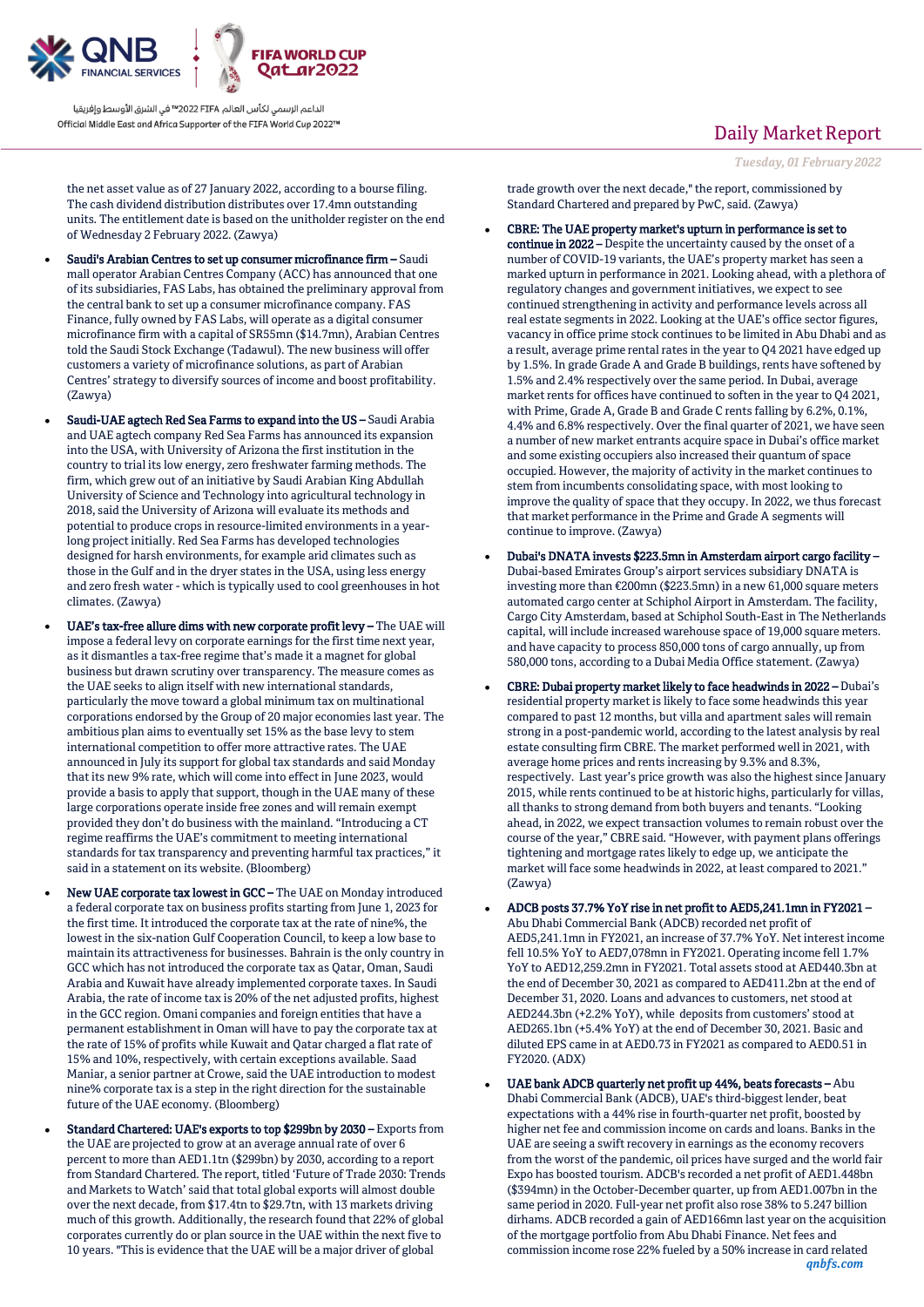

fees and a 27% rise in loan processing fees. Its net loans rose 2.2% from December 2020. "We capitalized on an active lending pipeline to extend 40 billion dirhams in new credit to targeted economic sectors, including government-related entities, in line with our five-year strategy," Chief Executive Alaa Eraiqat said. ADCB has recovered from its exposure to UAE hospital operator NMC, which ran into financial difficulties and went into administration in 2020. NMC Group creditors have voted overwhelmingly in favor of a debt restructuring plan and the exit of the group from administration is expected in the first quarter. As a major lender, ADCB, will receive "exit instruments" in a \$2.25bn debt claim equivalent to the expected future value of NMC Group. (Reuters)

- Aldar lists Abu Dhabi's first regulated short-stay apartments Abu Dhabi's biggest developer Aldar has unveiled a short-term leasing website that provides customers stay options within the developer's integrated communities. Cloud Living developed in partnership with UK's Lavanda will enable visitors and residents to experience premium lifestyle in some of the most sought-after destinations in Abu Dhabi, hassle free, and without the need for long term commitments, Aldar said in a statement. The property developer worked with Department of Culture and Tourism - Abu Dhabi and Lavanda to devise a new regulatory framework that enables fully flexible short and medium-term leasing, the statement said. The leases on Cloud Living offers stays from one night and the listings on offer range from studios to 3-bedrooom apartments, furnished or unfurnished, in "The Bridges" and "ARC Tower", both located on Al Reem Island, it said. (Zawya)
- National Bank of Fujairah launches NBF Lite Bank Account for SMEs and start-ups – National Bank of Fujairah (NBF) PJSC announced today the launch of the NBF Lite Bank Account to provide the benefits of digital banking solutions to startups and SMEs in the UAE. The new offering is designed to suit the needs of flexi desks and co-working businesses in select free zones. The NBF Lite Bank Account is a one-stop solution for SMEs aimed at providing the benefits of digital banking solutions to entrepreneurs. A unique offering from the first-of-its-kind NBF digital platform 'NBF Connect' dedicated to SMEs, the Lite Account provides start-ups with exclusive banking services, while helping them build their network, connect with like-minded SMEs and discover avenues of growth. (Zawya)
- Dependence on oil to hit long-term economic prospects The 'Global Finance' magazine said Kuwait's long-term economic prospects are still uncertain, if it continues to depend on oil prices, but if it can overcome political obstacles, the state has everything it needs to change its capabilities and catch up with its neighbors in the Gulf Cooperation Council countries, reports Al-Anba daily. In its report, the magazine mentioned that Kuwait enjoys rare freedom of expression and a lively political life, but the decision-making process is complicated, not to mention that Kuwait needs to reduce public spending if it wants to restore its previous financial position, but to add insult to injury the difficulty of reform hinders Kuwait's ability to expand in non-oil activities. Specialists over a period of time have said that Kuwait's predicament in the "public debt" is nothing but a matter of people's lack of confidence in the government's management of debts wisely, not to mention that they touched on other problems because the government competes with the private sector by giving citizens high salaries in government jobs, and the lifestyle of Kuwaitis has become 'sensitive' and it is not easy to change it overnight. (Bloomberg)
- Oman starts raising \$3.5bn loan that could go up to \$4bn Oman has started raising a \$3.5 billion seven-year loan underwritten by seven regional and local banks that will help refinance a loan it took out last year, a source with direct knowledge of the deal told Reuters. The finance ministry loan could go up to \$4 billion, the source said, as the Gulf oil producer seeks to refinance the \$2.2 billion loan taken out early last year. The banks underwriting the loan include First Abu Dhabi Bank, Mashreq Bank, Abu Dhabi Commercial Bank, Gulf International Bank, Bank ABC and two Omani banks, according to the source and a report by Refintiv's IFR. (Reuters)
- Solidarity completes merger with T'azur Solidarity Group Holding, the largest takaful group in the world, has completed the merger of T'azur Company with its flagship subsidiary, Solidarity Bahrain. The scope of

# Daily Market Report

the merger covers T'azur's entire takaful (Sharia-compliant insurance) operations in Bahrain. (Zawya)

- Bahrain's Investcorp sells UK assets for \$146mn Investcorp, a Bahrainbased alternative investment management firm, has completed the sale of 10 UK industrial and logistics assets to three different purchasers, Kennedy Wilson, Realty Income and Investra Capital, for a combined total of £108.4mn (\$145.7 million). The sale to Kennedy Wilson comprised a portfolio of eight mid box industrial and logistics warehouses located in the established distribution markets of Doncaster, Leeds, Bilston, Glasgow and Motherwell, Investcorp said in a statement on Monday. The sale to Realty Income comprised a modern detached industrial unit located in Hull, while the sale to Investra Capital comprised a collection of manufacturing and distribution units located in Tamworth. Investcorp acquired all ten assets during 2H2017 for a combined price of approximately £69mn and successfully implemented its asset management strategy, involving significant lease extensions and improvements in revenue across the assets. (Zawya)
- CBRE: Bahrain's real estate transactional activity increases amidst continued pandemic uncertainty – Real estate market transactional activity in Bahrain has continued to increase over the last quarter of 2021 amidst ongoing pandemic uncertainty, according to research by CBRE. The value of Bahrain's real estate transactions rose by 46% yearon year in 2021 to BHD1bn (\$2.8bn), as reported by the Survey and Land Registration Bureau (SLRB). Looking at Bahrain's office sector figures, visitation to the workplace began to recover noticeably in Q4 2021, surpassing its pre-pandemic baseline. In 2021, we have seen the quantum of vacant office space reach approximately 339,000m², accounting for 28% of total supply. Prime rental rates remained stable in 2021, whereas average rental rates for Grade A & B offices declined. Performance in this segment of the market has continued to trend downwards on the back of the excess supply levels. (Zawya)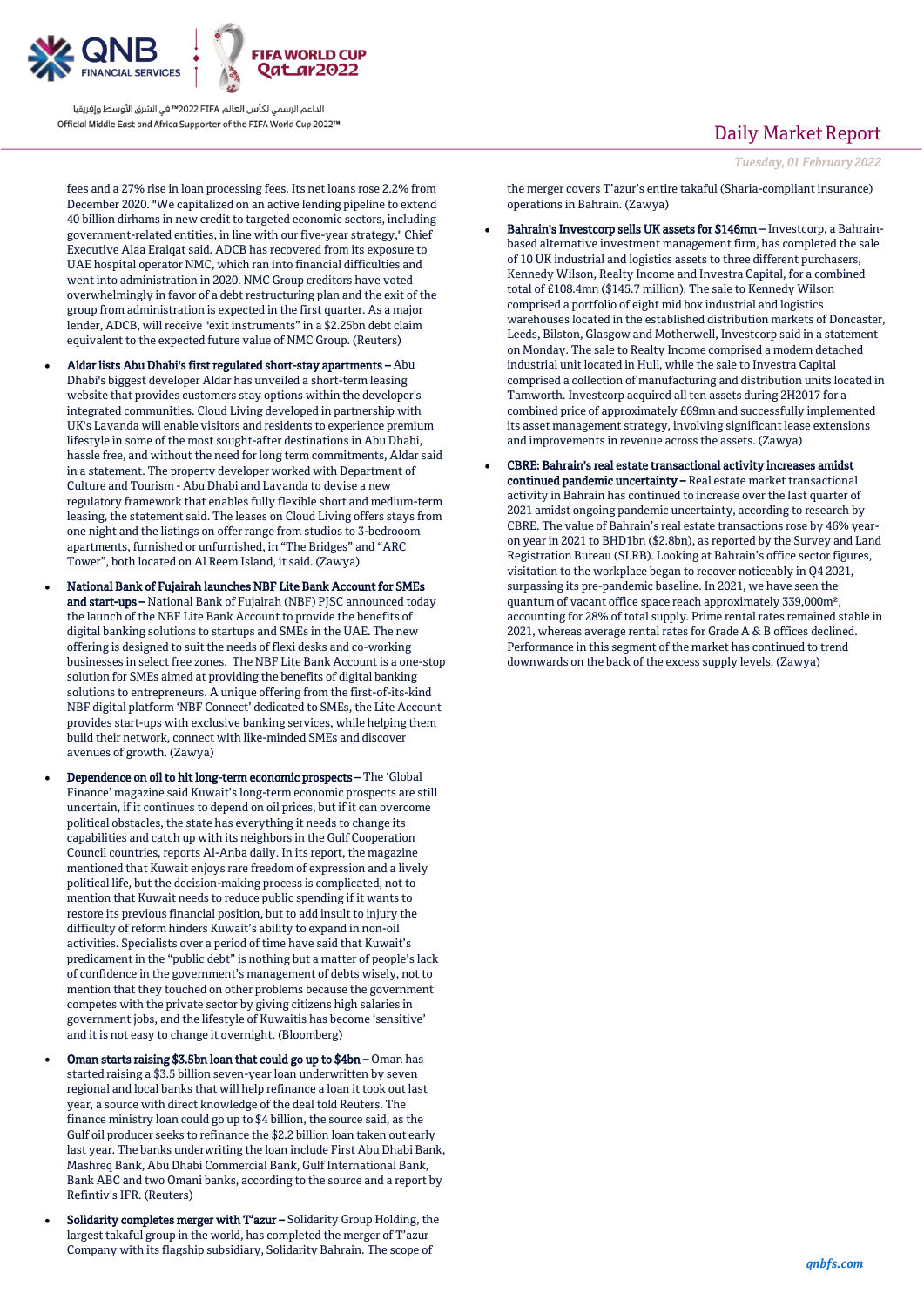

# Daily Market Report

*Tuesday, 01February 2022*

## *Rebased Performance*





*Source: Bloomberg*

| <b>Asset/Currency Performance</b>    | Close (\$) | 1D%   | WTD%  | YTD%  |  |  |
|--------------------------------------|------------|-------|-------|-------|--|--|
| Gold/Ounce                           | 1,797.17   | 0.3   | 0.3   | (1.8) |  |  |
| Silver/Ounce                         | 22.47      | (0.0) | (0.0) | (3.6) |  |  |
| Crude Oil (Brent)/Barrel (FM Future) | 91.21      | 1.3   | 1.3   | 17.3  |  |  |
| Crude Oil (WTI)/Barrel (FM Future)   | 88.15      | 1.5   | 1.5   | 17.2  |  |  |
| Natural Gas (Henry Hub)/MMBtu        | 5.56       | (1.6) | (1.6) | 51.9  |  |  |
| LPG Propane (Arab Gulf)/Ton          | 130.00     | 2.2   | 2.2   | 15.8  |  |  |
| LPG Butane (Arab Gulf)/Ton           | 166.00     | 0.0   | 0.0   | 19.2  |  |  |
| Euro                                 | 1.12       | 0.8   | 0.8   | (1.2) |  |  |
| Yen                                  | 115.11     | (0.1) | (0.1) | 0.0   |  |  |
| GBP                                  | 1.34       | 0.3   | 0.3   | (0.6) |  |  |
| CHF                                  | 1.08       | 0.4   | 0.4   | (1.6) |  |  |
| <b>AUD</b>                           | 0.71       | 1.1   | 1.1   | (2.7) |  |  |
| <b>USD Index</b>                     | 96.54      | (0.8) | (0.8) | 0.9   |  |  |
| <b>RUB</b>                           | 77.39      | (0.6) | (0.6) | 3.6   |  |  |
| <b>BRL</b>                           | 0.19       | 1.2   | 1.2   | 5.0   |  |  |
| <b>Source: Bloomberg</b>             |            |       |       |       |  |  |

| <b>Global Indices Performance</b> | <b>Close</b> | 1D%* | WTD%* | YTD%*  |
|-----------------------------------|--------------|------|-------|--------|
| <b>MSCI</b> World Index           | 3,059.05     | 1.8  | 1.8   | (5.3)  |
| DJ Industrial                     | 35,131.86    | 1.2  | 1.2   | (3.3)  |
| <b>S&amp;P 500</b>                | 4,515.55     | 1.9  | 1.9   | (5.3)  |
| NASDAQ 100                        | 14,239.88    | 3.4  | 3.4   | (9.0)  |
| STOXX 600                         | 468.88       | 1.3  | 1.3   | (5.3)  |
| <b>DAX</b>                        | 15,471.20    | 1.6  | 1.6   | (3.4)  |
| <b>FTSE 100</b>                   | 7,464.37     | 0.3  | 0.3   | 0.3    |
| <b>CAC 40</b>                     | 6,999.20     | 1.1  | 1.1   | (3.6)  |
| Nikkei                            | 27,001.98    | 1.2  | 1.2   | (6.2)  |
| <b>MSCI EM</b>                    | 1,208.23     | 1.4  | 1.4   | (1.9)  |
| SHANGHAI SE Composite#            | 3,361.44     | 0.0  | 0.0   | (7.7)  |
| <b>HANG SENG</b>                  | 23,802.26    | 1.0  | 1.0   | 1.7    |
| <b>BSE SENSEX</b>                 | 58,014.17    | 2.0  | 2.0   | (0.5)  |
| Bovespa                           | 112,143.50   | 2.0  | 2.0   | 12.1   |
| <b>RTS</b>                        | 1,435.23     | 2.0  | 2.0   | (10.1) |

*Source: Bloomberg (\*\$ adjusted returns; #Market was closed on January 31, 2022)*